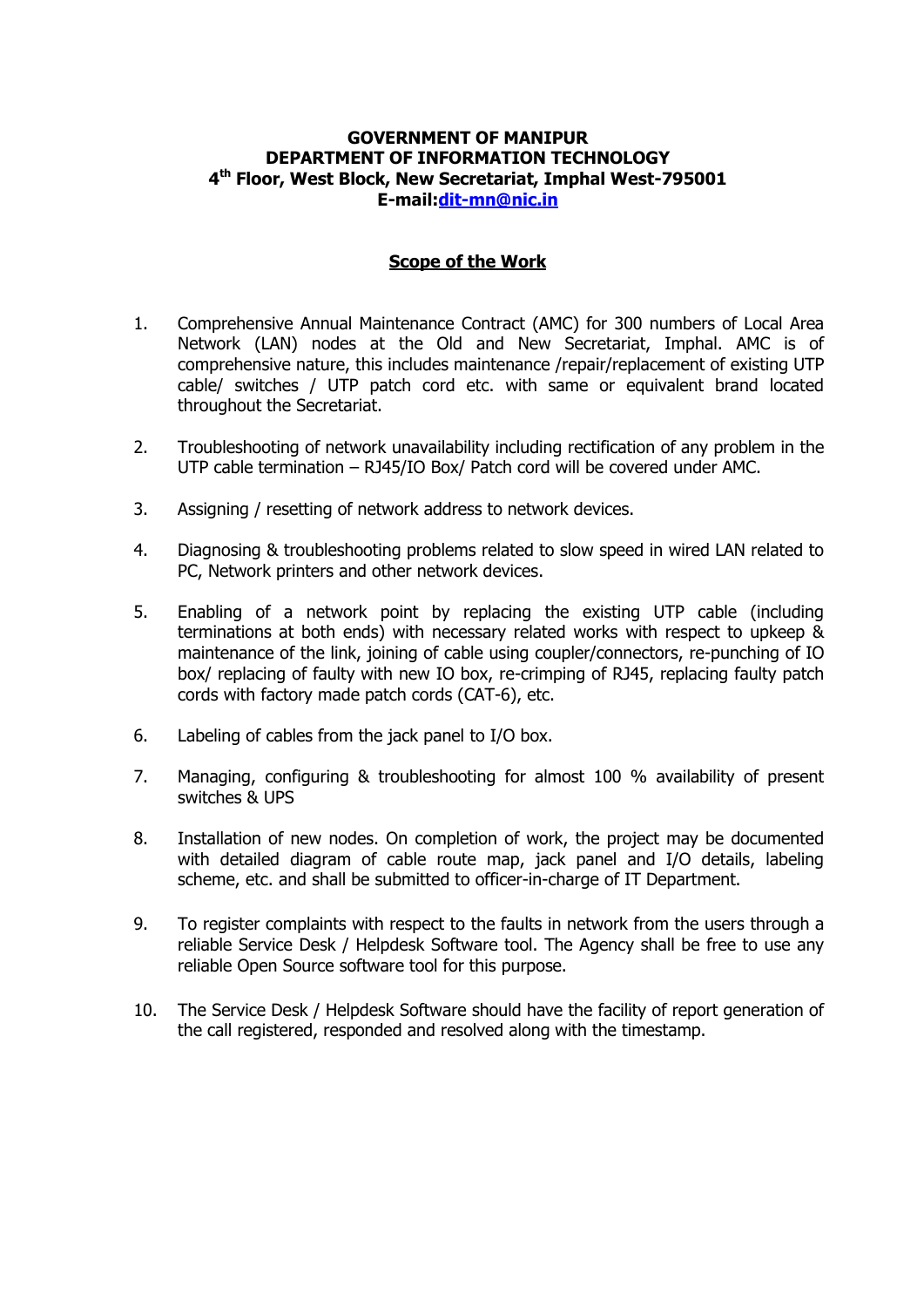### **Terms and Conditions:**

- 1. In order to visualize the type of work contemplated and scope of work involved, the bidder will survey and form an idea about the WORK involved.
- 2. The comprehensive maintenance will be carried out at Old & New Secretariat premises wherever the LAN Nodes & Switches have been installed. In case the Agency feels that the equipment cannot be repaired at Old & New Secretariat premises, the Agency may take out and deliver back the equipment at their own cost and risk getting it repaired promptly and provide standby forthwith.
- 3. The Agency shall carry out preventive maintenance on the LAN, switches, cables and other equipment etc. every month and submit a report to the DIT, Manipur. In case of failure to do so a penalty of Rs.500/- shall be imposed on every default and penalty will be adjusted against pending payment.
- 4. In case, Switch is not repaired or standby is not provided within 3 hours, DIT, Manipur will levy a penalty @ Rs. 1,000/- per day and penalty will be adjusted against pending payment.
- 5. Each complaint must be attended and fixed within 3 working hours. If repair/replacement of the component requires time then an alternate temporary arrangement must be provided by the Agency.
- 6. In case, the LAN Node is not repaired within the 3 hours, DIT, Manipur will decide to levy penalty @ Rs. 500/- per day and penalty will be adjusted against pending payment
- 7. The penalty will be imposed automatically without prior notice issued to Firm/Agency beyond the permitted attending & rectification time
- 8. Repair of cut UTP & OFC cable (partial or full) due to fire, digging, rodent and any accidental damage will be covered under AMC.
- 9. The party shall execute job within stipulated period failing which DIT reserves the right to get the work done from any other agency at sole risk and cost of the party. The amount will be deducted with penalty from the pending payment.
- 10. The Agency will provide an escalation matrix for issues that need to be escalated
- 11. All obligations arising of labour deployment, labour laws to meet the necessary statutory requirement would solely lie on the Firm/Agency. Firm/Agency would be solely responsible for safety and security of his manpower and materials.
- 12. Any damage or loss caused to equipment due to negligence, mishandling shall be the responsibility of the Agency to replace equipment/item of same make and specification.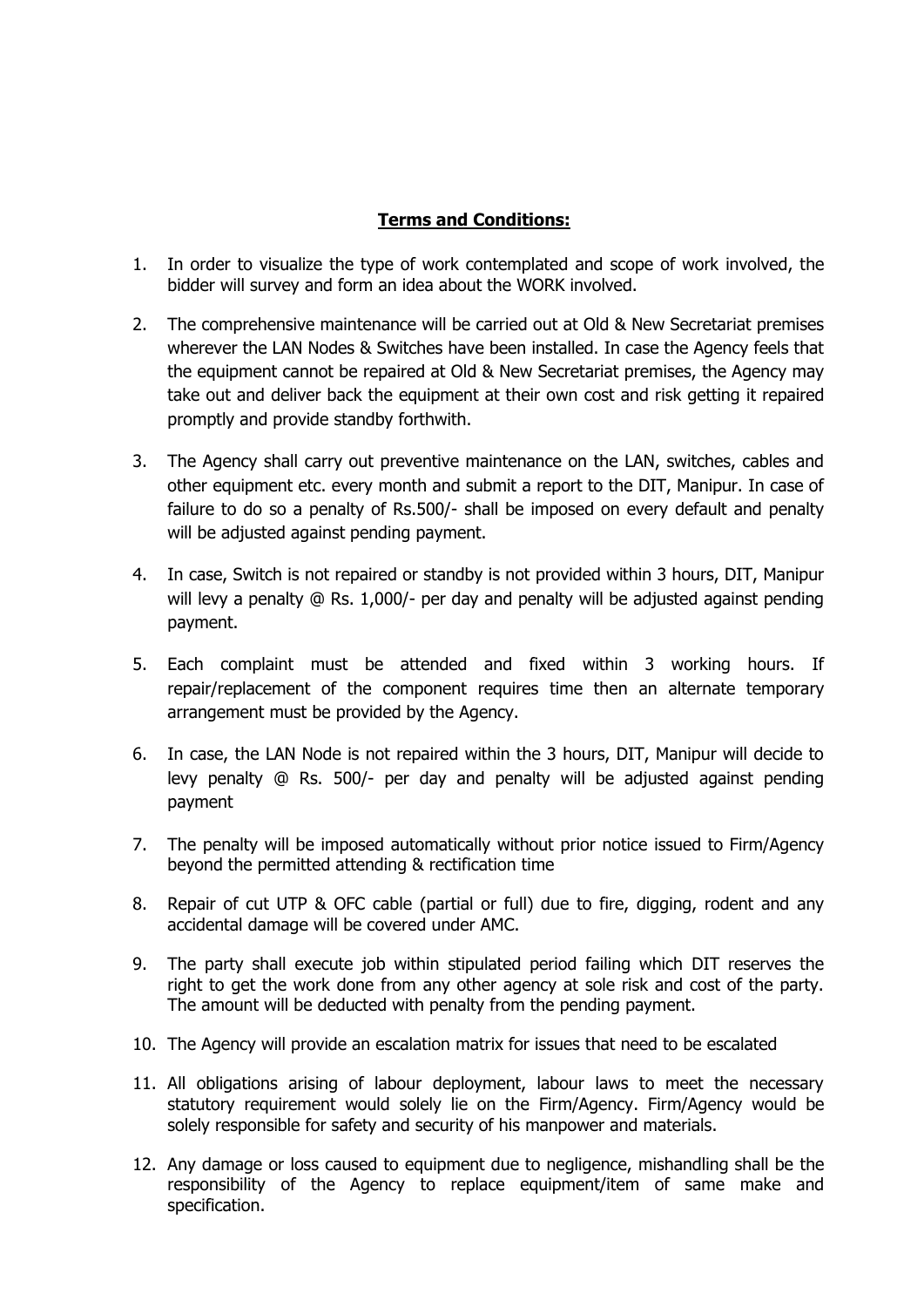- 13. The Agency shall maintain and use genuine/original components for replacement wherever needed with same make, specification and brand of items/component/part. In case, the brand/model has become obsolete, the same shall be replaced with similar/superior quality of the items/parts/components and must carry at least one year warranty.
- 14. The Agency shall depute at least **2 (two)** of its qualified service engineers during the working hours in the office premises of DIT, Manipur for attending day-to-day complaints. In case of any requirement beyond office hours or on Sundays & gazette holidays, the engineers should be available for service without any extra charges. In case of any absent without prior information, penalty of Rs 500 will be levied per day and will be deducted from the pending payment. Further, in case of any informed leave, the Agency should immediately send a replacement failing which penalty of Rs 500 will be levied per day. If necessary the Agency shall depute more personnel as requested by DIT, Manipur. The Agency will sign an undertaking in this regard. Format of the undertaking is at Annexure-I.
- 15. The Agency will quote the charges for comprehensive Annual Maintenance Contract (AMC) for 300 numbers of LAN including charges for installation of fresh LAN Nodes, Switches, Cabling etc and its all accessories, unit wise with specifications, during the period of the tender. Format of the Financial Bid is at Annexure-II.
- 16. The Agency will be responsible to arrange / procure a reliable Service desk / Helpdesk tool at its own cost.
- 17. The bidder should submit the experience Certificate of the Agency along with experience certificate of the service engineer to be deployed at IT Department.
- 18. The bidder should furnish Earnest Money Deposit (EMD) of Rs. 1,00,000/- (Rupees one lakh only) along with the bid. EMD should be submitted in the form of the Bank Draft of any Scheduled Bank drawn in favour of 'Director (IT), Government of Manipur payable at Imphal only. EMD submitted in any other form or bid without EMD will be summarily rejected.
- 19. The AMC will be valid for one year but it may be extended/renewed on mutual agreement.

## **Qualification Criteria**

- 1. The Firms/Agencies should be in the business of installation/maintenance for at least 150 nodes
- 2. The Firms/Agencies should have experience in similar lines for at least 5 years as of 31<sup>st</sup> March, 2019.
- 3. The bidder should have minimum annual turnover of **Rs. 50 Lakhs** in any of the last three financial years (2016-17, 2017-18 and 2018-19).
- 4. The bidder should have capacity to deploy with the following number of manpower :
	- a. System Administrator (Minimum 5 manpower)
	- b. Network Engineer (Minimum 5 manpower)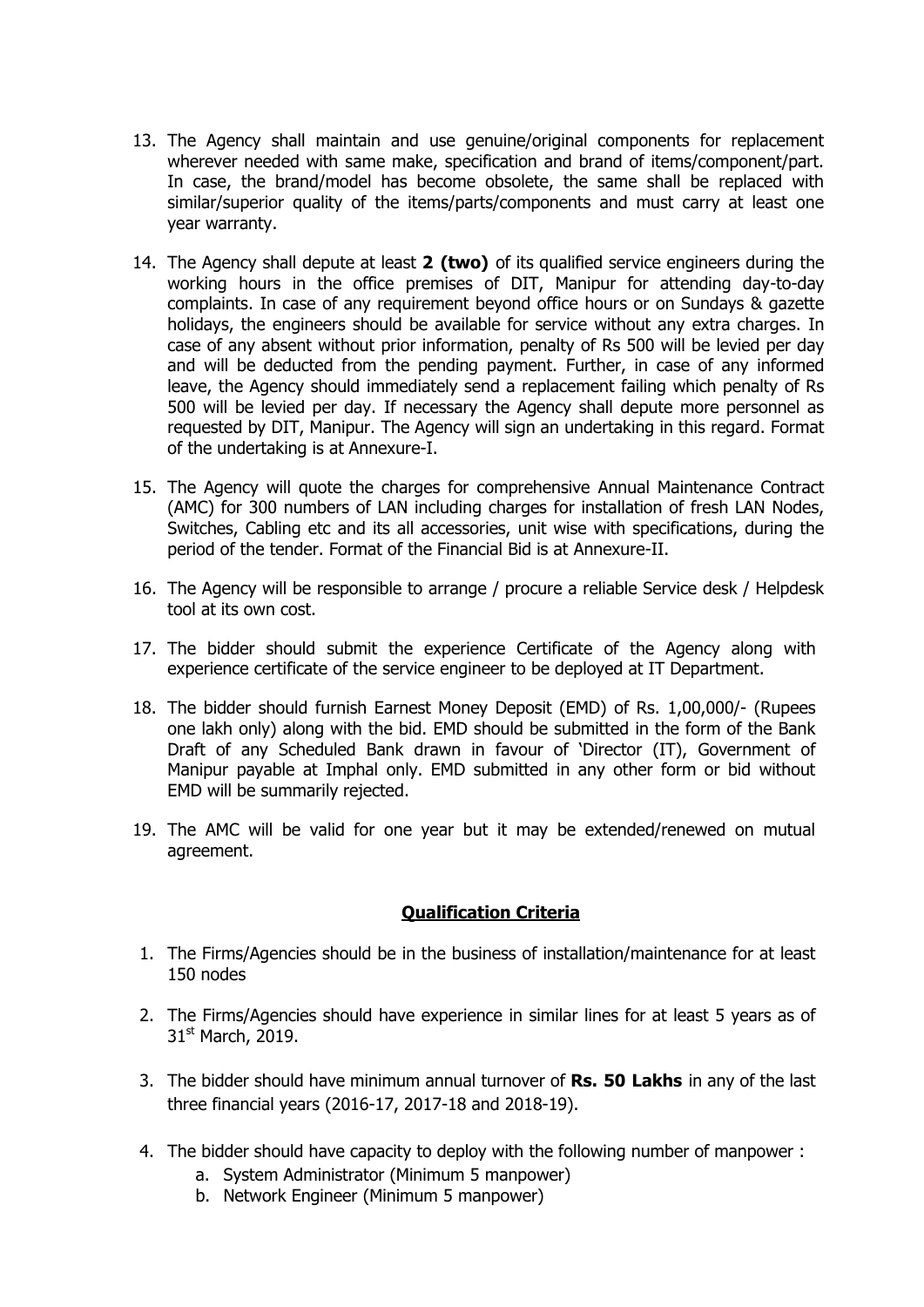#### **Annexure-I**

# **Undertaking**

I, …………………………… do hereby agree that in the event of any critical requirement for rectification of Secretariat LAN, We am willing to depute more Network personnel as decided by Department of Information Technology until the issues of the Secretariat LAN are resolved.

> (Signature of the Bidder) ………………………… ………

Name Seal Date: